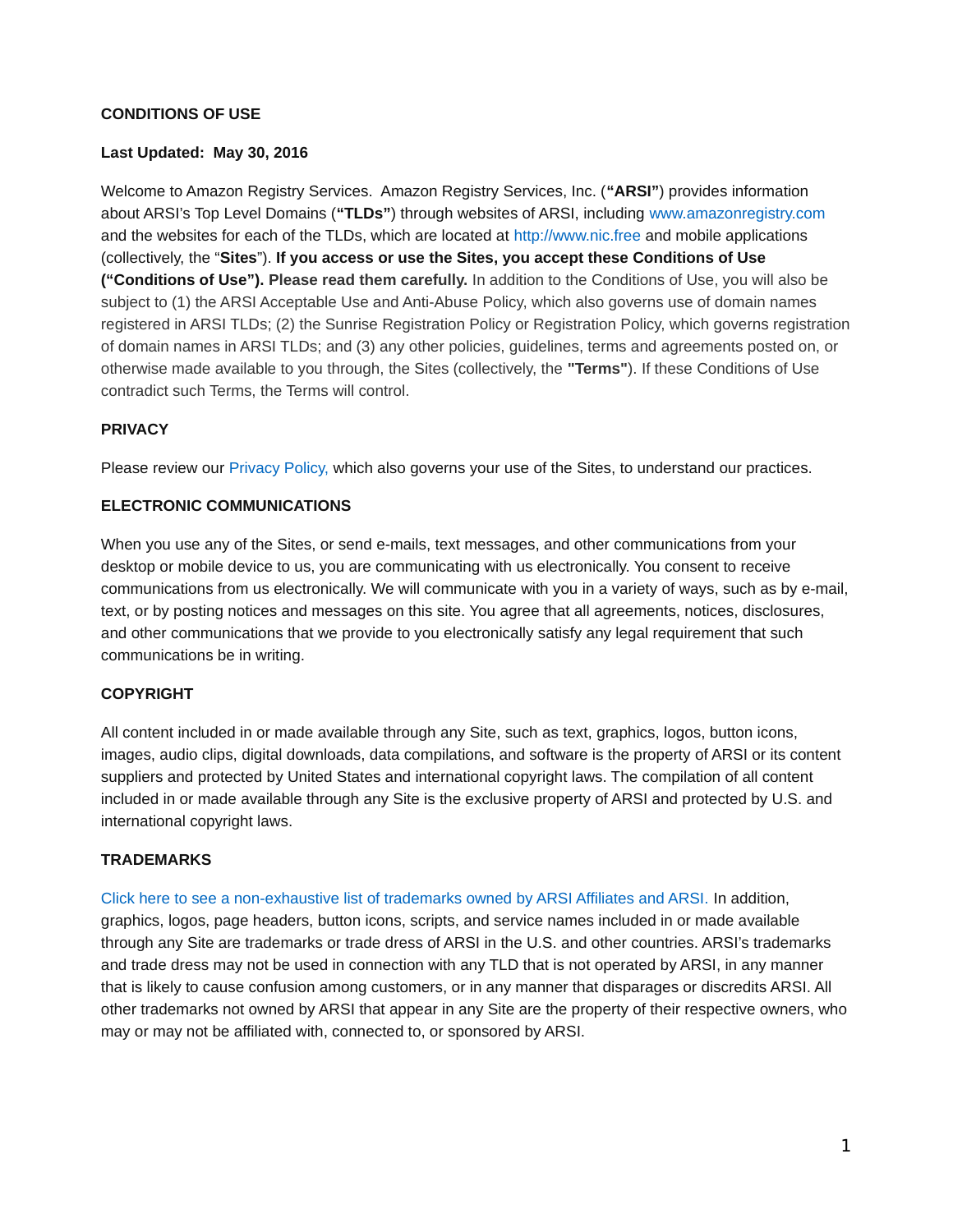### **LICENSE AND ACCESS**

Subject to your compliance with these Conditions of Use, ARSI or its content providers grant you a limited, non-exclusive, non-transferable, non-sublicensable license to access and make personal and noncommercial use of the ARSI Sites. This license does not include any resale or commercial use of the contents of any ARSI Site; any derivative use of any ARSI Site or its contents; any downloading, copying, or other use of account information for the benefit of any third party; or any use of data mining, robots, or similar data gathering and extraction tools. All rights not expressly granted to you in these Conditions of Use or any Terms are reserved and retained by ARSI or its licensors, rightsholders, or other content providers. No Site, nor any part of any Site, may be reproduced, duplicated, copied, sold, resold, visited, or otherwise exploited for any commercial purpose without express written consent of ARSI. You may not frame or utilize framing techniques to enclose any trademark, logo, or other proprietary information (including images, text, page layout, or form) of ARSI without express written consent. You may not use any meta tags or any other "hidden text" utilizing ARSI's name or trademarks without the express written consent of ARSI. You may not misuse the Sites. You may use the Sites only as permitted by law. The licenses granted by ARSI terminate if you do not comply with these Conditions of Use or any Terms.

## **COMMENTS, COMMUNICATIONS, AND OTHER CONTENT**

Visitors may submit suggestions, ideas, comments, questions, or other information, so long as the submitted content is not illegal, obscene, threatening, defamatory, invasive of privacy, infringing of intellectual property rights (including publicity rights), or otherwise injurious to third parties or objectionable, and does not consist of or contain software viruses, political campaigning, commercial solicitation, chain letters, mass mailings, or any form of "spam" or unsolicited commercial electronic messages. You may not use a false e-mail address, impersonate any person or entity, or otherwise mislead as to the origin of submitted content. ARSI reserves the right (but not the obligation) to remove or edit such content, but does not regularly review posted content.

If you do submit material, and unless we indicate otherwise, you grant ARSI a nonexclusive, royalty-free, perpetual, irrevocable, and fully sublicensable right to use, reproduce, modify, adapt, publish, perform, translate, create derivative works from, distribute, and display such submitted content throughout the world in any media. You grant ARSI and sublicensees the right to use the name that you submit in connection with such content, if they choose. You represent and warrant that you own or otherwise control all of the rights to the content that you submit; that the content is accurate; that use of the content you supply does not violate this policy and will not cause injury to any person or entity; and that you will indemnify ARSI for all claims resulting from content you supply. ARSI has the right but not the obligation to monitor and edit or remove any activity or content. ARSI takes no responsibility and assumes no liability for any content posted by you or any third party.

## **COPYRIGHT COMPLAINTS**

ARSI respects the intellectual property of others. If you believe that your work has been copied in a way that constitutes copyright infringement, please follow our [Notice and Procedure for Making Claims of Copyright](http://www.amazon.com/gp/help/customer/display.html/ref=footer_cou?ie=UTF8&nodeId=508088#GUID-45366177-ACDC-4474-9D20-9B8E71933D9C__SECTION_61204EC3A0D64C09820BE2BC332A4AFA)  [Infringement.](http://www.amazon.com/gp/help/customer/display.html/ref=footer_cou?ie=UTF8&nodeId=508088#GUID-45366177-ACDC-4474-9D20-9B8E71933D9C__SECTION_61204EC3A0D64C09820BE2BC332A4AFA)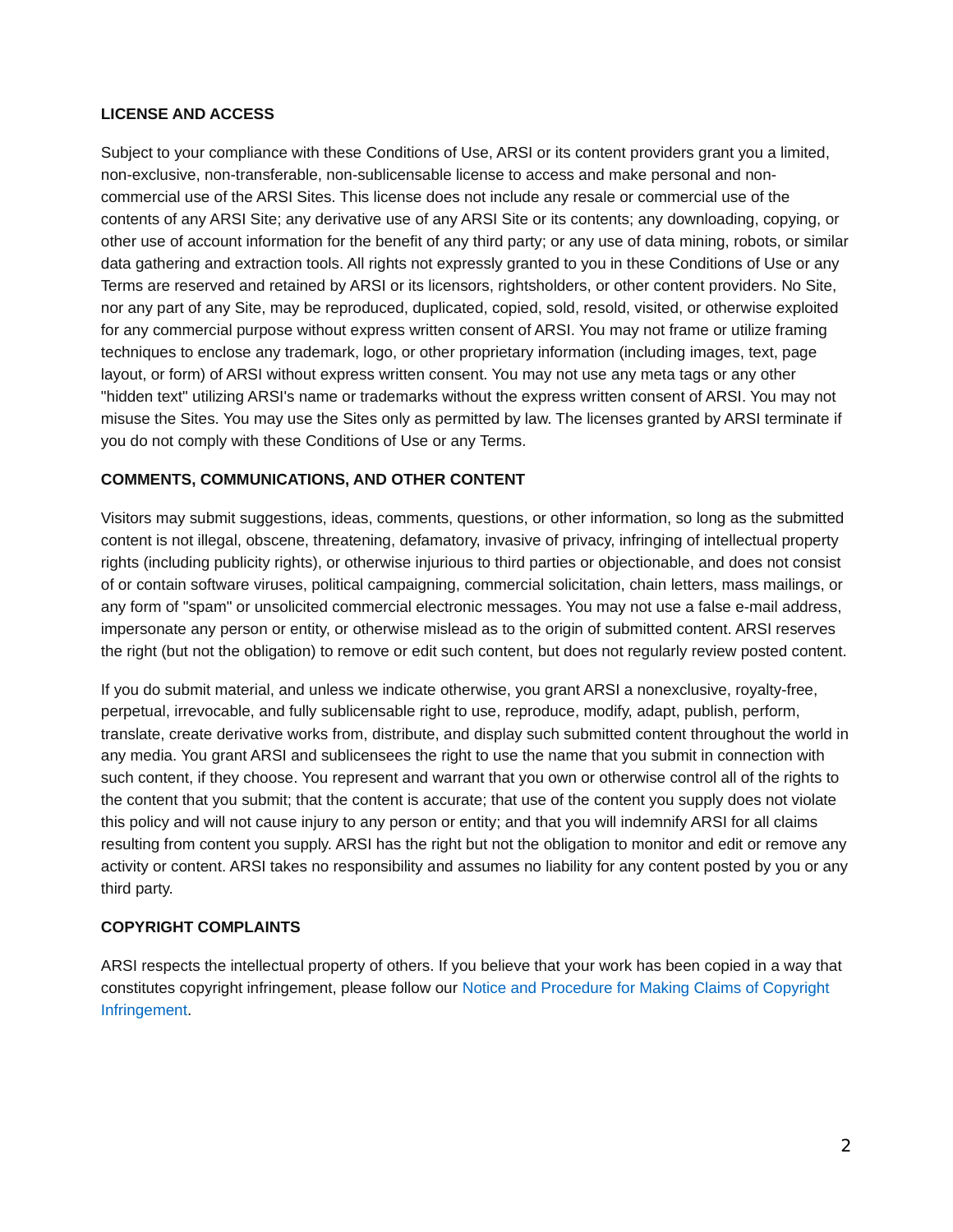## **OTHER BUSINESSES**

We provide links to the sites of certain other businesses. We are not responsible for examining or evaluating, and we do not warrant the offerings of, any of these businesses or individuals or the content of their Web sites. ARSI does not assume any responsibility or liability for the actions, product, and content of all these and any other third parties. You should carefully review their privacy statements and other conditions of use.

## **DISCLAIMER OF WARRANTIES AND LIMITATION OF LIABILITY**

THE ARSI SITES AND ALL INFORMATION, CONTENT, MATERIALS, PRODUCTS (INCLUDING SOFTWARE) AND OTHER SERVICES INCLUDED ON OR OTHERWISE MADE AVAILABLE TO YOU THROUGH THE SITES ARE PROVIDED BY ARSI ON AN "AS IS" AND "AS AVAILABLE" BASIS, UNLESS OTHERWISE SPECIFIED IN WRITING. ARSI MAKES NO REPRESENTATIONS OR WARRANTIES OF ANY KIND, EXPRESS OR IMPLIED, AS TO THE OPERATION OF THE ARSI SITES, OR THE INFORMATION, CONTENT, MATERIALS, PRODUCTS (INCLUDING SOFTWARE) OR OTHER SERVICES INCLUDED ON OR OTHERWISE MADE AVAILABLE TO YOU THROUGH THE ARSI SITES, UNLESS OTHERWISE SPECIFIED IN WRITING. YOU EXPRESSLY AGREE THAT YOUR USE OF THE ARSI SITES IS AT YOUR SOLE RISK.

TO THE FULL EXTENT PERMISSIBLE BY APPLICABLE LAW, ARSI DISCLAIMS ALL WARRANTIES, EXPRESS OR IMPLIED, INCLUDING, BUT NOT LIMITED TO, IMPLIED WARRANTIES OF MERCHANTABILITY AND FITNESS FOR A PARTICULAR PURPOSE. ARSI DOES NOT WARRANT THAT THE ARSI SITES, INFORMATION, CONTENT, MATERIALS, PRODUCTS (INCLUDING SOFTWARE) OR OTHER SERVICES INCLUDED ON OR OTHERWISE MADE AVAILABLE TO YOU THROUGH THE ARSI SITES, ARSI'S SERVERS OR ELECTRONIC COMMUNICATIONS SENT FROM ARSI ARE FREE OF VIRUSES OR OTHER HARMFUL COMPONENTS. ARSI WILL NOT BE LIABLE FOR ANY DAMAGES OF ANY KIND ARISING FROM THE USE OF ANY ARSI SITE, OR FROM ANY INFORMATION, CONTENT, MATERIALS, PRODUCTS (INCLUDING SOFTWARE) OR OTHER SERVICES INCLUDED ON OR OTHERWISE MADE AVAILABLE TO YOU THROUGH ANY ARSI SITE, INCLUDING, BUT NOT LIMITED TO DIRECT, INDIRECT, INCIDENTAL, PUNITIVE, AND CONSEQUENTIAL DAMAGES, UNLESS OTHERWISE SPECIFIED IN WRITING.

CERTAIN STATE LAWS DO NOT ALLOW LIMITATIONS ON IMPLIED WARRANTIES OR THE EXCLUSION OR LIMITATION OF CERTAIN DAMAGES. IF THESE LAWS APPLY TO YOU, SOME OR ALL OF THE ABOVE DISCLAIMERS, EXCLUSIONS, OR LIMITATIONS MAY NOT APPLY TO YOU, AND YOU MIGHT HAVE ADDITIONAL RIGHTS.

# **DISPUTES**

**Any dispute or claim against ARSI relating in any way to your use of any Site, or to any domain name you have registered in an ARSI TLD will be resolved by binding arbitration, rather than in court**, except that you may assert claims in small claims court if your claims qualify. The Federal Arbitration Act and federal arbitration law apply to this agreement.

**There is no judge or jury in arbitration, and court review of an arbitration award is limited. However, an arbitrator can award on an individual basis the same damages and relief as a court (including injunctive and declaratory relief or statutory damages), and must follow the terms of these Conditions of Use as a court would.**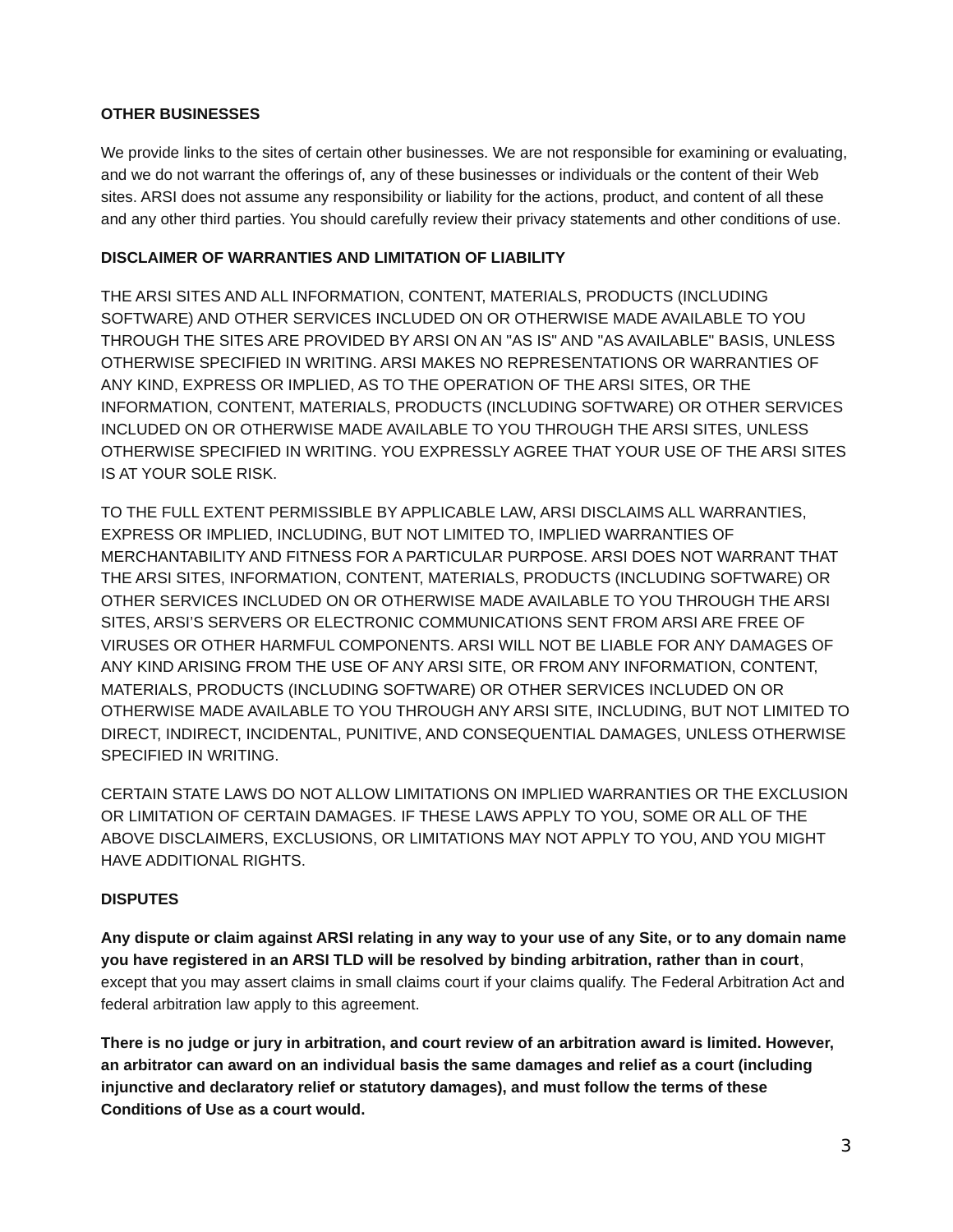To begin an arbitration proceeding, you must send a letter requesting arbitration and describing your claim to our registered agent Corporation Service Company, 300 Deschutes Way SW, Suite 304, Tumwater, WA 98501. The arbitration will be conducted by the American Arbitration Association (AAA) under its rules, including the AAA's Supplementary Procedures for Consumer-Related Disputes. The AAA's rules are available at www.adr.org or by calling 1-800-778-7879. Payment of all filing, administration and arbitrator fees will be governed by the AAA's rules. We will reimburse those fees for claims totaling less than \$10,000 unless the arbitrator determines the claims are frivolous. Likewise, ARSI will not seek attorneys' fees and costs in arbitration unless the arbitrator determines the claims are frivolous. You may choose to have the arbitration conducted by telephone, based on written submissions, or in person in the county where you live or at another mutually agreed location.

**We each agree that any dispute resolution proceedings will be conducted only on an individual basis and not in a class, consolidated or representative action.** If for any reason a claim proceeds in court rather than in arbitration **we each waive any right to a jury trial**. We also both agree that you or we may bring suit in court to enjoin infringement or other misuse of intellectual property rights.

## **APPLICABLE LAW**

By using any ARSI Site, you agree that the Federal Arbitration Act, applicable federal law, and the laws of the state of Washington, without regard to principles of conflict of laws, will govern these Conditions of Use and any dispute of any sort that might arise between you and ARSI.

#### **SITE POLICIES, MODIFICATION, AND SEVERABILITY**

Please review our other policies posted on the Site. These policies also govern your use of ARSI's Sites and ARSI TLDs. We reserve the right to make changes to our site, policies, Terms, and these Conditions of Use at any time. If any of these conditions shall be deemed invalid, void, or for any reason unenforceable, that condition shall be deemed severable and shall not affect the validity and enforceability of any remaining condition.

## **OUR ADDRESS**

Amazon Registry Services, Inc. 410 Terry Avenue North Seattle, WA 98109 www.amazonregistry.com

#### **How to Serve a Subpoena**

If you have a subpoena to serve on ARSI, please note that ARSI does not accept service via e-mail or fax and will not respond to the subpoena. All subpoenas must be properly served on ARSI, preferably by mailing the subpoena to Corporation Service Company (CSC), ARSI's national registered agent. Please find below the Washington address for CSC (the CSC office in your jurisdiction may be located through the Secretary of State's website):

Amazon Registry Services, Inc. Corporation Service Company 300 Deschutes Way SW, Suite 304